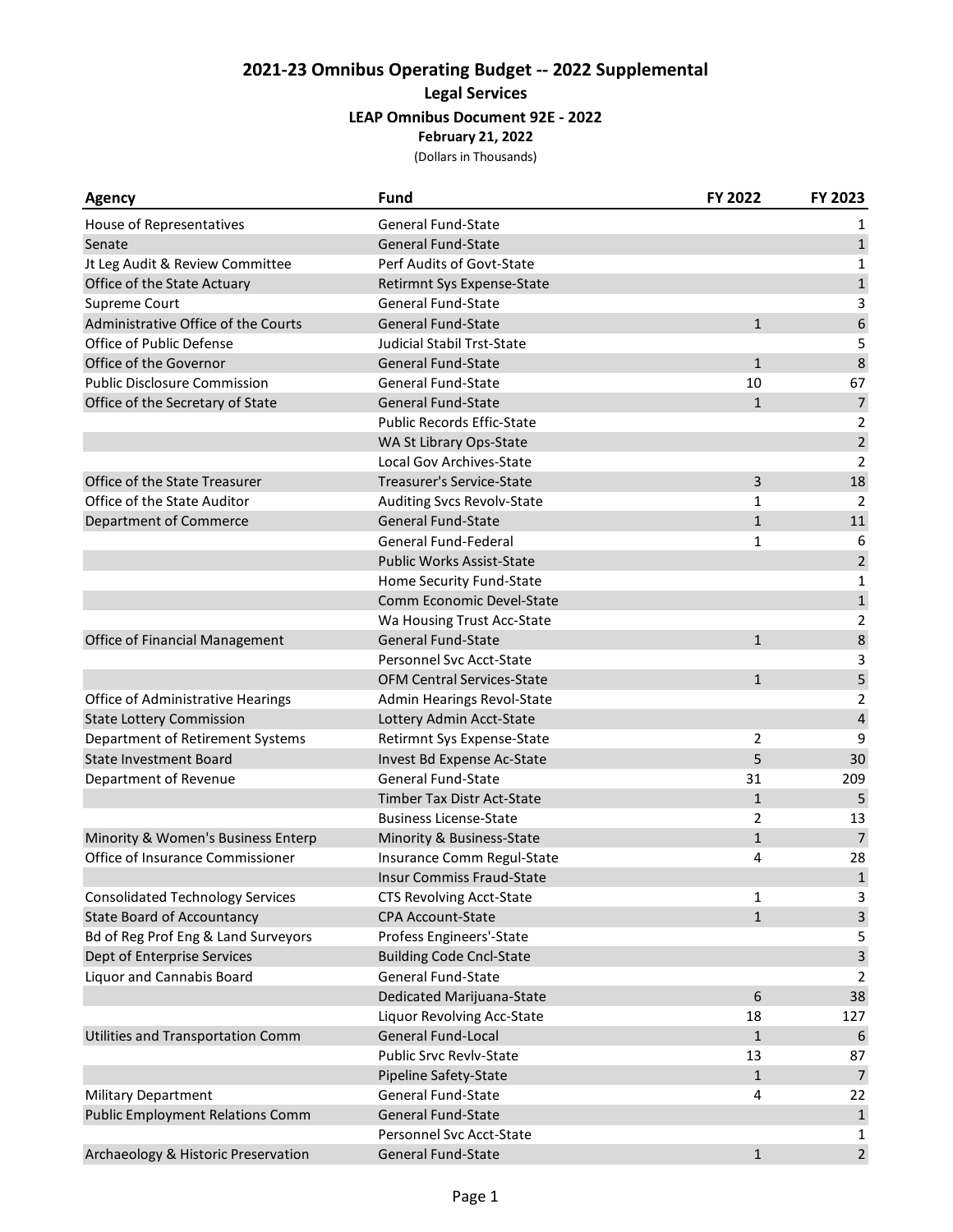## **2021-23 Omnibus Operating Budget -- 2022 Supplemental Legal Services LEAP Omnibus Document 92E - 2022 February 21, 2022**

(Dollars in Thousands)

| <b>Agency</b>                             | <b>Fund</b>                       | FY 2022        | FY 2023        |
|-------------------------------------------|-----------------------------------|----------------|----------------|
| WA State Health Care Authority            | General Fund-State                | 8              | 51             |
|                                           | <b>General Fund-Federal</b>       | $\overline{7}$ | 42             |
|                                           | St Hlth Care Admn Ac-State        | 2              | 16             |
|                                           | School Employees' In-State        | $\mathbf{1}$   | $\overline{9}$ |
| Human Rights Commission                   | General Fund-State                | 2              | 14             |
| <b>Bd of Industrial Insurance Appeals</b> | <b>Accident Account-State</b>     |                | $\sqrt{2}$     |
|                                           | Medical Aid Account-State         |                | 2              |
| <b>Criminal Justice Training Comm</b>     | General Fund-State                | $\overline{4}$ | 25             |
| Independent Investigations                | <b>General Fund-State</b>         | 53             | 35             |
| Department of Labor and Industries        | <b>General Fund-State</b>         |                | $\overline{4}$ |
|                                           | <b>Electrical License-State</b>   | 3              | 21             |
|                                           | Constr Regis Inspect-State        | $\overline{2}$ | 18             |
|                                           | Public Works Admin-State          | 1              | 9              |
|                                           | <b>Accident Account-State</b>     | 140            | 950            |
|                                           | <b>Medical Aid Account-State</b>  | 112            | 763            |
|                                           | Plumbing Certificate-State        |                | $\overline{2}$ |
| Department of Health                      | <b>General Fund-State</b>         | 9              | 63             |
|                                           | <b>General Fund-Federal</b>       | $\mathbf{1}$   | $\overline{4}$ |
|                                           | <b>General Fund-Local</b>         | 7              | 43             |
|                                           | <b>Health Prfessns Acct-State</b> | 42             | 282            |
| Department of Veterans' Affairs           | <b>General Fund-State</b>         |                | 1              |
| Children, Youth, and Families             | General Fund-State                | 5,010          | 6,996          |
|                                           | General Fund-Federal              | 1,252          | 1,747          |
| <b>Department of Corrections</b>          | <b>General Fund-State</b>         | 59             | 407            |
| <b>Employment Security Department</b>     | Unemploy Comp Admin-Federal       | 9              | 62             |
|                                           | Fam Med Lv Insurance-State        | $\overline{7}$ | 45             |
| Dept of Social and Health Services        | <b>General Fund-State</b>         | 71             | 488            |
|                                           | General Fund-Federal              | 29             | 191            |
| Department of Ecology                     | <b>General Fund-State</b>         | 17             | 113            |
|                                           | <b>Reclamation Acct-State</b>     | $\mathbf{1}$   | $\overline{7}$ |
|                                           | <b>Flood Control Assist-State</b> | 1              | 2              |
|                                           | Waste Reduct/Recycle-State        | $\mathbf{1}$   | $\sqrt{4}$     |
|                                           | <b>Water Quality Permit-State</b> | 6              | 44             |
|                                           | Underground Storage-State         | $\mathbf{1}$   | 6              |
|                                           | Hazardous Waste-State             | 1              | 5              |
|                                           | Radioactive Mixed-State           | 5              | 30             |
|                                           | Air Poll Contr Acct-State         | 1              | 4              |
|                                           | Oil Spill Prevn Acct-State        |                | $\sqrt{4}$     |
|                                           | Air Oper Permit Acct-State        |                | 4              |
|                                           | <b>Model Toxics Oper-State</b>    | 26             | 177            |
|                                           | Water Poll Ctrl Adm-State         | 1              | 4              |
| WA Pollution Liab Insurance Program       | <b>Pollution Liab Insur-State</b> | $\mathbf{1}$   | $\mathbf 1$    |
| <b>State Parks and Recreation Comm</b>    | Parks Renewal Acct-State          | $\overline{2}$ | 12             |
| Recreation and Conservation Office        | <b>General Fund-State</b>         |                | $\mathbf 2$    |
|                                           | <b>Recreation Resources-State</b> |                | $\overline{2}$ |
| Environ & Land Use Hearings Office        | <b>General Fund-State</b>         | $\mathbf{1}$   | $\sqrt{2}$     |
| <b>State Conservation Commission</b>      | General Fund-State                | 1              | 5              |
| Dept of Fish and Wildlife                 | General Fund-State                | 10             | 69             |